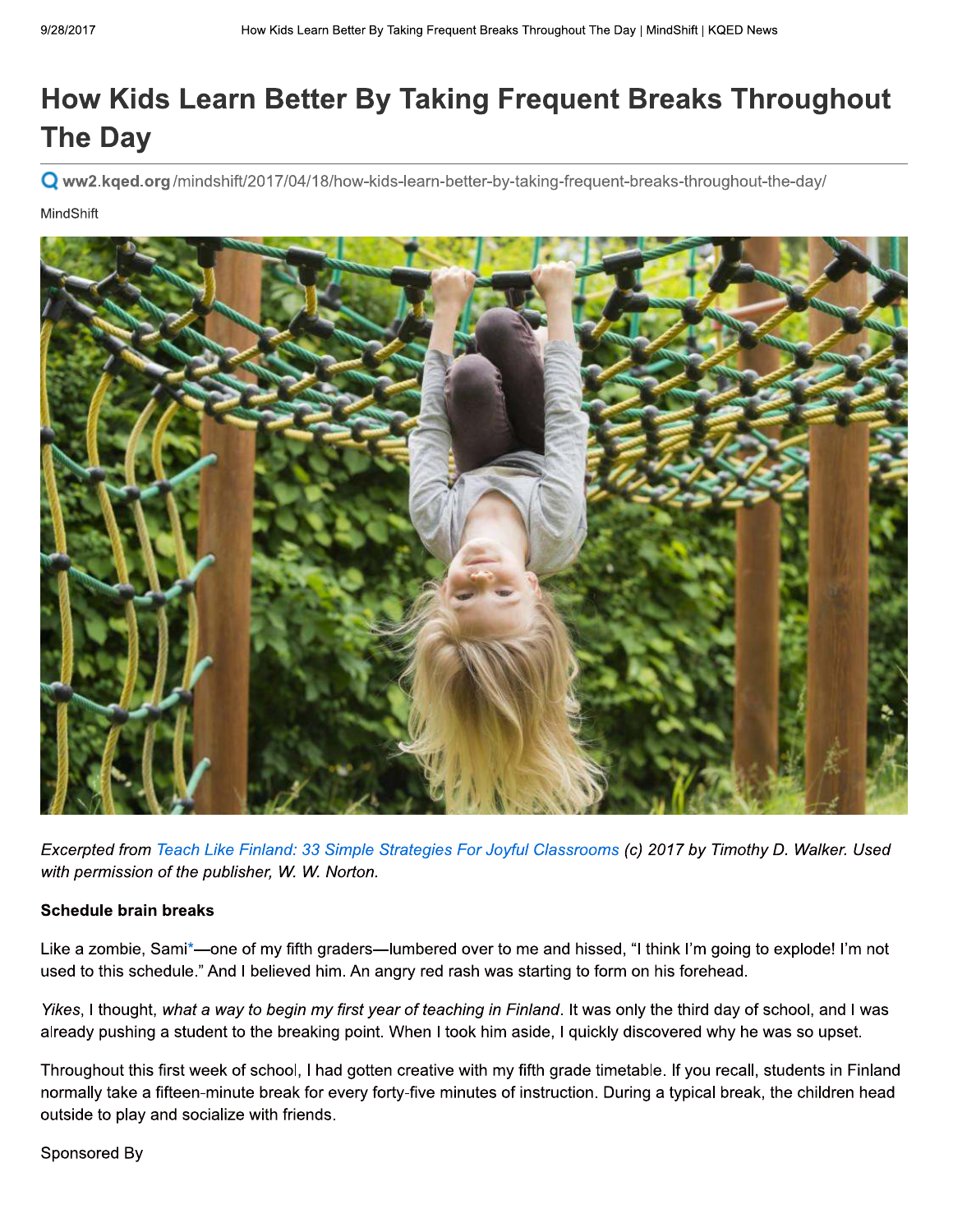I didn't see the point of these frequent pit stops. As a teacher in the United States, I'd usually spent consecutive hours with my students in the classroom. And I was trying to replicate this model in Finland. The Finnish way seemed soft, and I was convinced that kids learned better with longer stretches of instructional time. So I decided to hold my students back from their regularly scheduled break and teach two forty-five-minute lessons in a row, followed by a double break of thirty minutes. Now I knew why the red dots had appeared on Sami's forehead.

Come to think of it, I wasn't sure if the American approach had ever worked very well. My students in the States had always seemed to drag their feet after about forty-five minutes in the classroom. But they'd never thought of revolting like this shrimpy Finnish fifth grader, who was digging in his heels on the third day of school. At that moment, I decided to embrace the Finnish model of taking breaks.

Once I incorporated these short recesses into our timetable, I no longer saw feet-dragging, zombie-like kids in my classroom. Throughout the school year, my Finnish students would, without fail, enter the classroom with a bounce in their steps after a fifteen-minute break. And most important, they were more focused during lessons.

At first I was convinced that I had made a groundbreaking discovery: frequent breaks kept students fresh throughout the day. But then I remembered that Finns have known this for years—they've been providing breaks to their students since the 1960s.

In my quest to understand the value of the Finnish practice, I stumbled upon the work of Anthony Pellegrini, author of the book Recess: Its Role in Education and Development and emeritus professor of educational psychology at the University of Minnesota—who has praised this approach for more than a decade. In East Asia, where many primary schools provide their students with a ten-minute break after about forty minutes of classroom instruction, Pellegrini observed the same phenomenon that I had witnessed at my Finnish school. After these shorter recesses, students appeared to be more focused in the classroom (Pellegrini, 2005).

Not satisfied with anecdotal evidence alone, Pellegrini and his colleagues ran a series of experiments at a U.S. public elementary school to explore the relationship between recess timing and attentiveness in the classroom. In every one of the experiments, students were more attentive after a break than before a break. They also found that the children were less focused when the timing of the break was delayed—or in other words, when the lesson dragged on (Pellegrini, 2005).

In Finland, primary school teachers seem to know this intuitively. They send kids outside-rain or shine-for their frequent recesses. And the children get to decide how they spend their break times.

Although I favor the Finnish model, I realize that unleashing fifth graders on



the playground every hour would be a huge shift for most schools. According to Pellegrini, breaks don't have to be held outdoors to be beneficial. In one of his experiments at a public elementary school, the children had their recess times inside the school, and the results matched those of other experiments where they took their breaks outside: after their breaks, the students were more focused in class (Pellegrini, 2005).

What I realized in Finland, with the help of a flustered fifth grader, is that once I started to see a break as a strategy to maximize learning, I stopped feeling guilty about shortening classroom instruction. Pellegrini's findings confirm that frequent breaks boost attentiveness in class. With this in mind, we no longer need to fear that students won't learn what they need to learn if we let them disconnect from their work several times throughout the school day.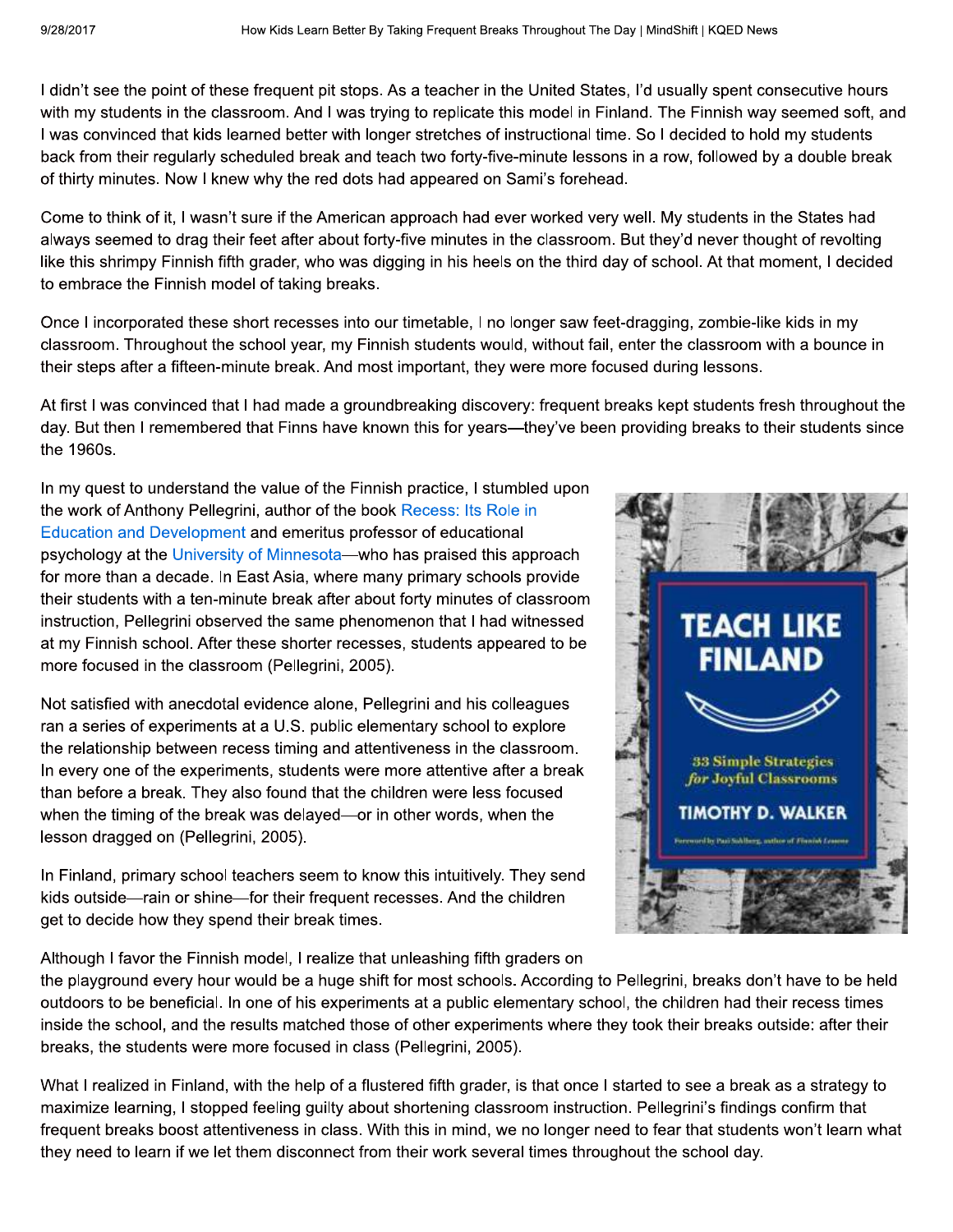The year before I arrived in Helsinki, the American researcher and kinesiologist Debbie Rhea visited Finnish schools, and she, too, was inspired by their frequent fifteen-minute breaks. When she returned to the States, she piloted a study to evaluate the learning benefits of a Finland-inspired schedule with multiple recesses throughout the school day (Turner, 2013).

Today, Rhea's research project is up and running in a handful of American schools in several states, and so far the early results have been promising. Educators at Eagle Mountain Elementary School in Fort Worth, Texas, report a significant change in their students, who receive four fifteen-minute breaks each day; for example, they are more focused, and they are not tattling as often. One first grade teacher even noticed that her students are no longer chewing on pencils (Connelly, 2016).

Rhea's research is exciting, and it seems like the national interest in bringing more breaks to American schools is high. However, while the tide might be changing in American education, many U.S. teachers and students lack the freedom to imitate the Finnish model. Thankfully, any classroom, even non-Finnish ones, can tap into the benefits of taking multiple breaks throughout each day.

Initially, I thought that the true value of Finnish-style breaks is related to free play, but I no longer hold this view. I've concluded that the primary benefit of Finnish breaks is in the way it keeps kids focused by refreshing their brains. Daniel Levitin, professor of psychology, behavioral neuroscience, and music at McGill University, believes that giving the brain time to rest, through regular breaks, leads to greater productivity and creativity. "You need to give your brain time to consolidate all the information that's come in," he said in an interview for the education blog MindShift (Schwartz, 2014). But even without scheduled breaks at school, the mind rests naturally through daydreaming, which "allows you to refresh" and release all those neural circuits that get all bound up when you're focused," said Levitin. "Children shouldn't be overly scheduled. They should have blocks of time to promote spontaneity and creativity" (Schwartz, 2014).

There are different ways of offering little brain breaks, which I describe below, but one of the most important things to remember is that they need to happen regularly to benefit our students. In other words, it's wise to schedule them throughout the day. A good start, perhaps, would be thinking about offering a whole-group brain break for every forty-five



Author Timothy Walker (David Popa)

minutes of classroom instruction—just like many Finnish teachers. But even that timing could be too infrequent for your students. What's important is that you watch your students carefully. If they seem to be dragging their feet before the forty-five-minute mark, it would seem beneficial to offer a brain break right away.

Timothy D. Walker is an American teacher and writer living in Finland. He has written extensively about his experiences for Education Week Teacher, Educational Leadership, and on his blog, Taught by Finland. While working at a Helsinki public school, he completed his teaching practicum and received his master's degree in elementary education from the United States. He is a contributing writer on education issues for The Atlantic.

\*The names used for students in this book are pseudonyms.

Explore: Big Ideas, cognitive load, Finland, recess

## **5 Comments**

Related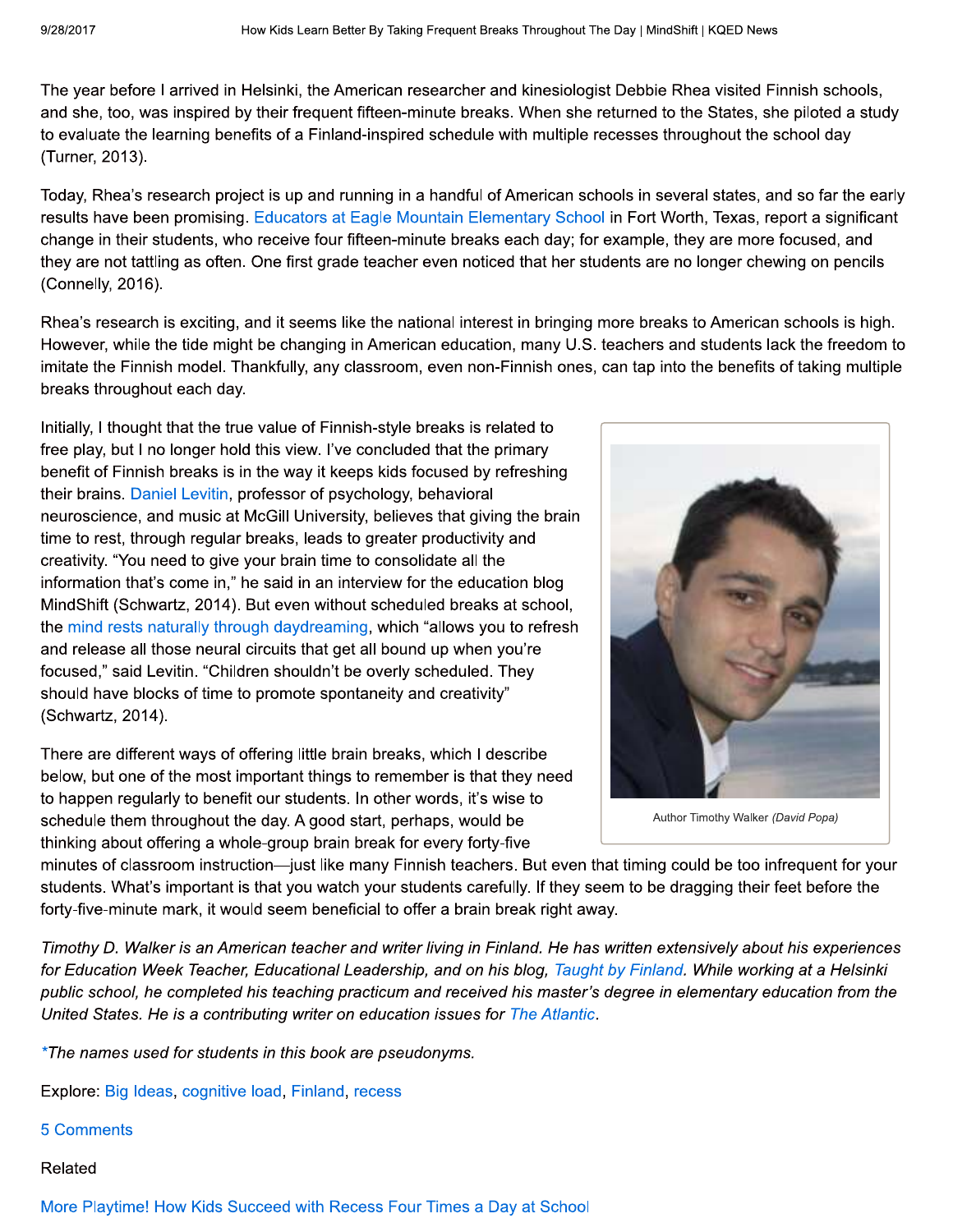Why Daydreaming is Critical to Effective Learning Despite Benefits, Recess for Many Students Is Restricted How Can the College Application Process Be Improved? What's So Great About Schools in Finland? What Does the Next-Generation School Library Look Like? Powered by